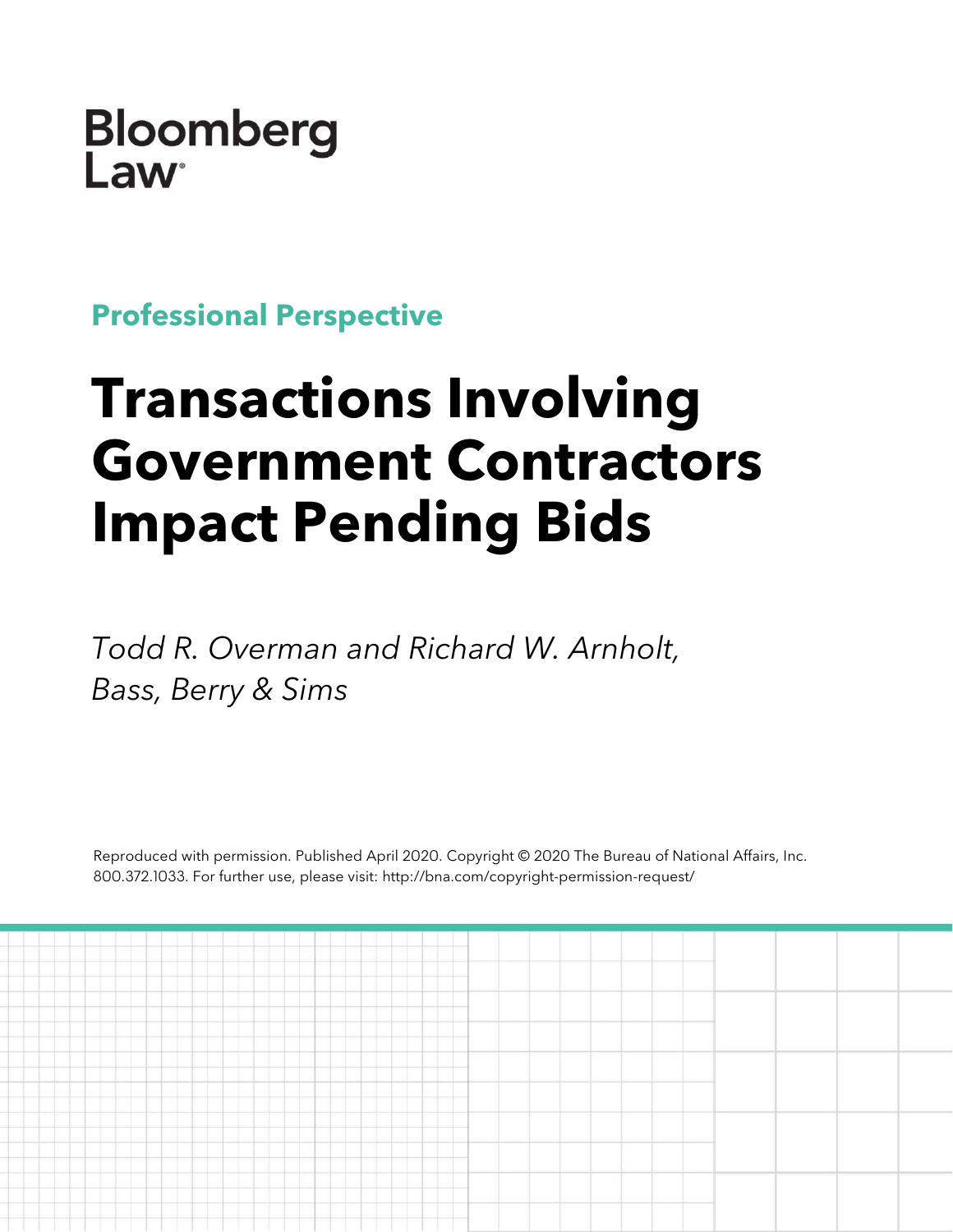# **Transactions Involving Government Contractors Impact Pending Bids**

#### *Contributed by [Todd R. Overman](https://www.bassberry.com/professionals/overman-todd/) and [Richard W. Arnholt,](https://www.bassberry.com/professionals/arnholt-richard/) Bass, Berry & Sims*

The federal marketplace is seeing sustained high volume of mergers, acquisitions, spin-off, and restructuring transactions. As a result, both buyers and sellers should be aware of the developing body of case law at the Government Accountability Office and the Court of Federal Claims regarding the impact of these corporate transactions on pending bids, and how parties may protect them. Since these risks could cause the acquiring entity to be excluded from competition pending at the time of the transaction, they could significantly influence valuation, and should be carefully considered early in the process.

This article overviews recent bid protest decisions and provides some practical guidance on diligence, deal timing, and communications with government customers regarding transactions. It highlights the most likely bid protest risks that may be created by a merger, acquisition, spin-off, or restructuring transaction. Because every transaction is different, it may be prudent to consult government contracts counsel before finalizing the acquisition or merger involving any government contractor.

### **Rules of the Road**

The Anti-Assignment Act, 41 U.S.C. §6305 largely governs the effect of corporate transactions on pending government contract bids. The act generally prohibits the transfer of a government contract to another party without a government waiver or post-closing novation. However, transfers "incident to the sale of an entire business or sale of an entire portion of a business," i.e., transfers occurring "by operation of law," are exempt from the statute. *L-3 Communications Integrated Systems, L.P. v. United States*, 84 Fed. Cl. 768, 776 (2008). A transfer by operation of law may happen via corporate mergers, consolidations, reorganizations, or the sale of an entire business or business unit in a stock transaction. Transfers by operation of law occur when the transferee is the transferor's "successor in interest," meaning the contract or bid essentially continues with the same entity in a different form.

Importantly, corporate transactions may affect the government's duties in evaluating certain bids. Bids for government contracts may not stand if the bidder intends to perform the contract in a materially different manner than outlined in the proposal. Thus, when a bidder is involved in an "imminent and essentially certain" transaction, the procuring agency must consider whether the transaction materially affects the bidder's ability to perform the contract. Whether a transaction is imminent and essentially certain can be demonstrated by a bidder's control over the timing of the closing of the transaction. If the bidder is a public company, disclosure of the pending transaction to the Securities and Exchange Commission indicates an imminent and essential certain transaction.

When evaluating whether a transaction will materially affect a bidder's ability to perform the contract, a procuring agency should consider the following:

- Whether the resultant entity will have access to the same corporate and technical resources
- Whether past performance references remain relevant
- Whether the resultant company has retained management and key personnel referenced in the bid
- The type of contract involved (fixed price versus cost-plus-fixed-fee)

An agency's failure to consider these and other relevant material effects in its evaluation and award decision may provide disappointed offerors a basis upon which to protest the award.

#### **Lessons Learned**

#### *Basis to Exclude or Grounds to Protest*

The transaction may either give the government a basis to exclude a seller's proposal or give disappointed bidders grounds to protest an award. When a bidder is involved in an imminent and essentially certain corporate transaction, the procuring agency must consider whether the transaction will materially affect the bidder's ability to perform the contract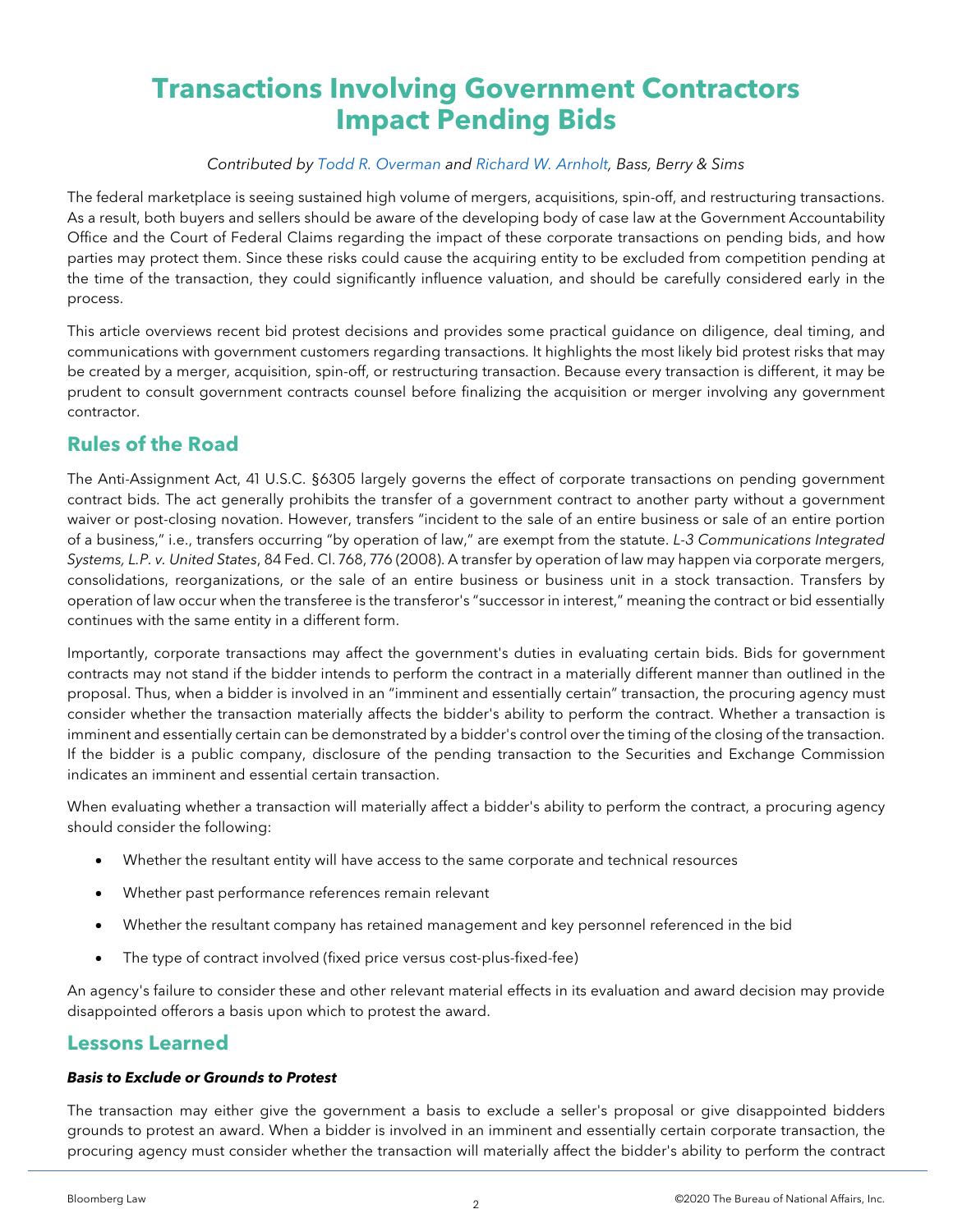as proposed. This consideration is highly case- and fact-specific. Despite proper disclosure, the effects of the corporate transaction may result in a company's exclusion from consideration for a pending contract award or give rise to protest grounds.

In *Lockheed Martin Integrated Systems, Inc.*, B-410189.5; B-410189.7, Sept. 27, 2016, 2016 CPD ¶273, a disappointed bidder protested its exclusion from consideration due to the U.S. Army's determination of "unquantifiable cost risks" associated with the protester's disclosed pending corporate restructuring. The GAO denied the protest, holding that the procuring agency had reasonably considered the effects of the impending transaction and found those effects posed a risk to contract performance.

In *Wyle Laboratories, Inc.*, B-408112.2, Dec. 27, 2013, 2014 CPD ¶16, the awardee underwent corporate restructuring shortly after award whereby the resultant contractor was "spun off" as a separate business unit. Although the awardee disclosed the imminent and essentially certain corporate restructuring in its proposal, the GAO sustained the protest due to the agency's failure to adequately consider whether the transaction would materially affect contract performance.

#### *No Standing for Buyer*

In order to have standing to protest an award, a disappointed bidder must show that it suffered competitive injury or was prejudiced by the alleged error in the procurement process. This standing requirement generally excludes all parties who were not actual or prospective bidders.

Parties who did not actually submit a bid may still have protest standing if they are the complete successor in interest to an actual or prospective bidder. In *L-3 Communications Integrated Systems, L.P. v. United States*, 84 Fed. Cl. 768 (2008), the Court of Federal Claims held that a successor in interest had standing as a disappointed bidder to challenge an agency's contract award. Here, the entire business unit of the original bidder, including all its assets and key personnel, were acquired by a separate company, making the acquirer the complete successor in interest to the original bidder. The COFC held that the acquirer had standing to protest the award because it was the successor in interest to an actual bidder, since it had bought the entirety of the business unit that made the bid.

An acquirer's inability to offer an identical proposal to that of the acquired entity, however, may bar the acquirer from being a successor in interest. In *Universal Protection Service, LP v. United States*, 126 Fed. Cl. 173 (2016), the COFC held that the acquirer of the original bidder was not a successor in interest because the acquirer could not provide the same resources relied upon in the original bidder's proposal. Since the original bidder relied heavily upon its then-parent's resources, which were not part of the transaction, the COFC considered whether such "departures and now unavailable resources of the parent company" would impact the offeror's ability to perform. The COFC determined the bidder post-transaction could not demonstrate with certainty that it could perform the contract as proposed and dismissed the protest for lack of standing.

#### *No Standing for Seller*

Actual bidders may also lose standing due to their involvement in a corporate transaction. Upon the transfer of all the assets necessary to perform the contract, the seller may become a contractor in name only and lack standing to protest an award. In *Wyle Laboratories, Inc.*, B-416528.2, Jan. 11, 2019, 2019 CPD ¶19, the protester had sold all of the assets necessary to perform an indefinite delivery indefinite quantity, or IDIQ, contract, and the novation of that IDIQ contract was pending at the time a bid for a task order under that IDIQ contract was submitted. The protester disclosed its successor in interest, noting that upon novation, its successor in interest would become the prime contractor and perform 100% of the work. The novation was still pending as of the date of award, and the agency determined that it could not make award to the protester without risk given the following:

- The protester had disclosed that it no longer had the assets to perform the work
- The entity performing 100% of the work was not the protester, but its successor in interest, with which the agency did not have privity of contract
- If the novation was not approved, the agency would not receive contract performance as proposed

The GAO found the agency's determination was reasonable and denied the protest.